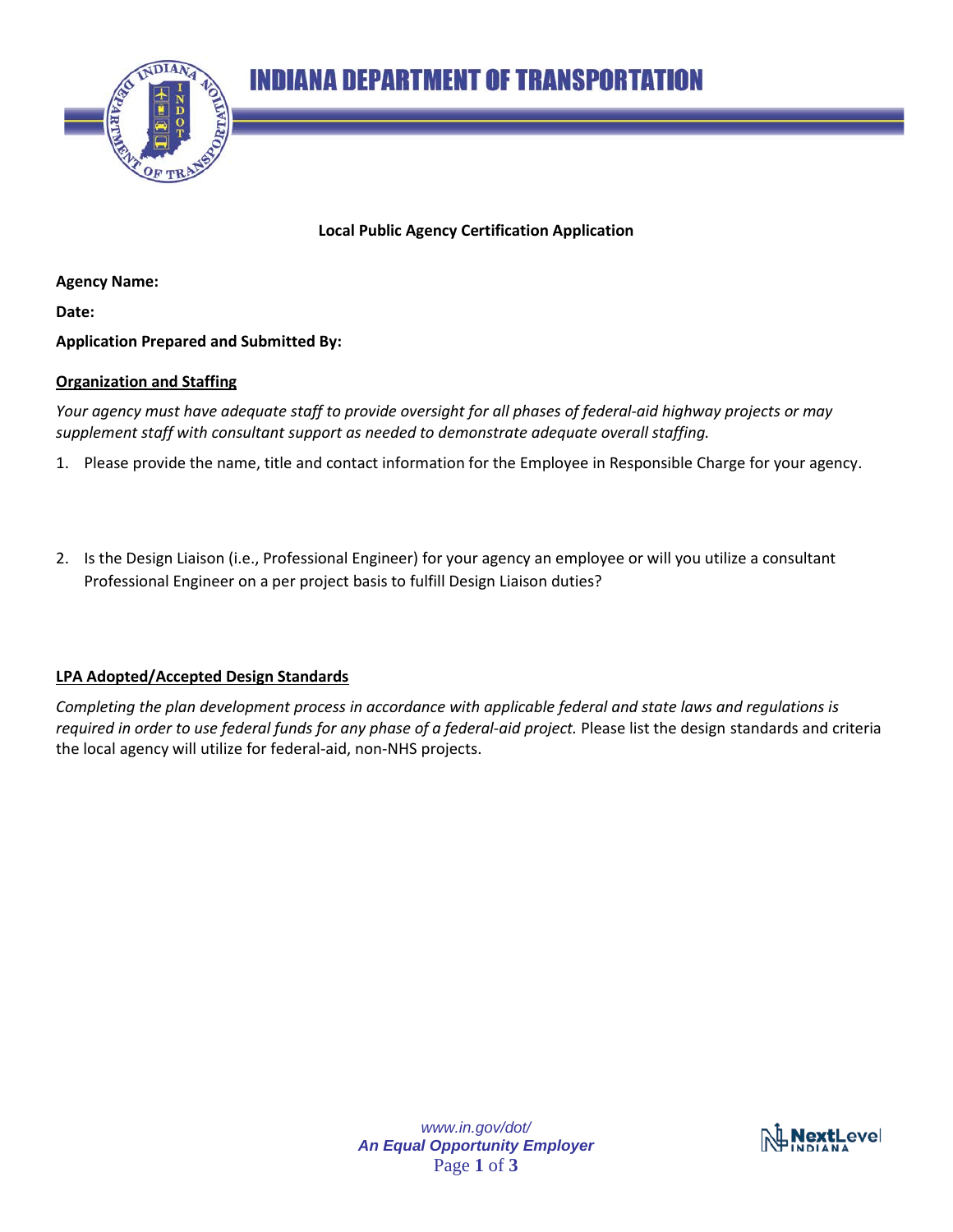**INDIANA DEPARTMENT OF TRANSPORTATION** 



## **Statement of Compliance**

The undersigned agrees to ensure that all project elements comply with federal and state laws and regulations for FHWA federal-aid projects. The undersigned further agrees to comply with the following requirements when developing all Federal Highway Administration (FHWA) projects.

- 1. Adherence to the Local Public Agency Project Development Process Guidance Document for all Local Federal-Aid Projects.
- 2. All projects will be constructed in conformance with INDOT Standard Specifications, and such specifications that modify these specifications as appropriate.
- 3. The agency agrees that they have the means to provide adequate expertise and will have support staff available to perform the functions being sub-delegated to it by the INDOT. The support staff may include consultant or state services.
- 4. All projects administered under the Certification Program will be available for review by FHWA and the INDOT at any time and all project documents shall be retained and available for inspection during plan development, construction and for a period of three (3) years following project acceptance by INDOT.
- 5. Approval of the local certification by the LPA / MPO Grant Administrator may be rescinded at any time upon local agency request or, if in the opinion of the Administrator, it is necessary to do so.

Signature, LPA Employee in Responsible Charge

Printed Name and Title, LPA Employee in Responsible Charge

\_\_\_\_\_\_\_\_\_\_\_\_\_\_\_\_\_\_\_\_\_\_\_\_\_\_\_\_\_\_\_\_\_\_\_\_\_\_\_\_\_\_\_\_\_\_\_\_\_\_\_\_\_\_\_\_\_\_\_\_\_\_\_\_\_\_\_

\_\_\_\_\_\_\_\_\_\_\_\_\_\_\_\_\_\_\_\_\_\_\_\_\_\_\_\_\_\_\_\_\_\_\_\_\_\_\_\_\_\_\_\_\_\_\_\_\_\_\_\_\_\_\_\_\_\_\_\_\_\_\_\_\_\_\_

\_\_\_\_\_\_\_\_\_\_\_\_\_\_\_\_\_\_\_\_\_\_\_\_\_\_\_\_\_\_\_\_\_\_\_\_\_\_\_\_\_\_\_\_\_\_\_\_\_\_\_\_\_\_\_\_\_\_\_\_\_\_\_\_\_\_\_

\_\_\_\_\_\_\_\_\_\_\_\_\_\_\_\_\_\_\_\_\_\_\_\_\_\_\_\_\_\_\_\_\_\_\_\_\_\_\_\_\_\_\_\_\_\_\_\_\_\_\_\_\_\_\_\_\_\_\_\_\_\_\_\_\_\_\_

Date

Signature of Local Agency Highest Elected Official

\_\_\_\_\_\_\_\_\_\_\_\_\_\_\_\_\_\_\_\_\_\_\_\_\_\_\_\_\_\_\_\_\_\_\_\_\_\_\_

Printed Name and Title of Highest Elected Official

\_\_\_\_\_\_\_\_\_\_\_\_\_\_\_\_\_\_\_\_\_\_\_\_\_\_\_\_\_\_\_\_\_\_\_\_\_\_\_

Date